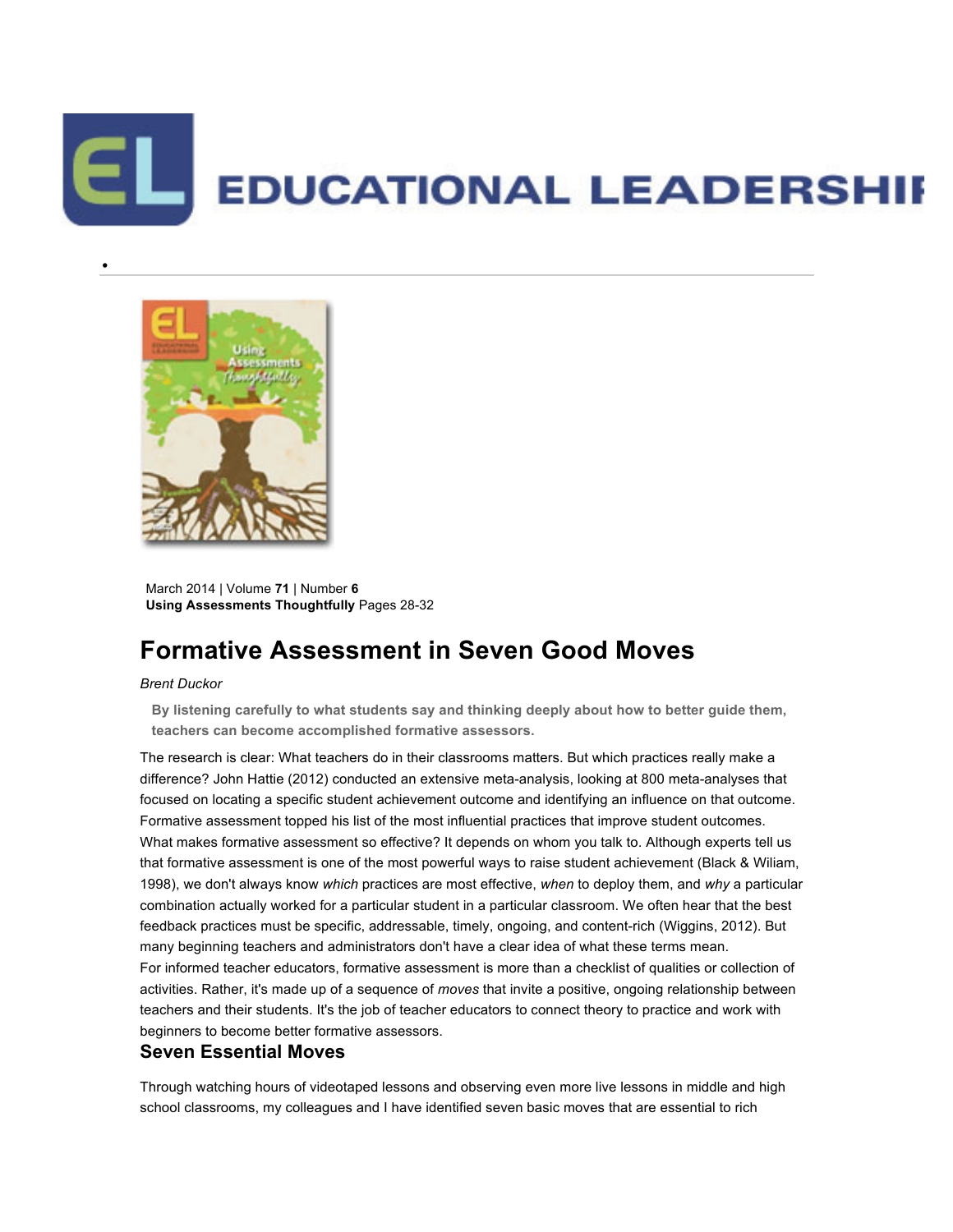formative assessment practice (Duckor, Honda, Pink, Wilmot, & Wilson, 2012). These moves involve asking effective questions, giving students adequate time to think and respond, and asking probing follow-up questions that deepen student understanding. By practicing these moves, beginning teachers can develop into skillful assessors.

We created the names for these seven formative assessment moves to better describe to teacher candidates what we, as teacher educators, are looking for during observations in the classroom.

## **Move 1. Prime students first.**

Priming sets the stage for all other formative assessment moves. Teachers will need to let the class know they'll be asking questions and calling on students in ways that students may be unfamiliar with. Questions will also prompt students to more deeply reflect on their classmates' responses and make new connections. Some students may experience this new classroom culture as strange.

For example, if a teacher follows up on a student's response by asking, "Can you say more about why that is?" some students might see this as a challenge or even a personal attack. A more positive follow-up question—such as, "I like this idea. Could you elaborate, explaining it in your own words?"—would more likely encourage a fuller and richer student response.

Thus, teachers need to establish norms and routines for inviting student participation, especially for students who aren't familiar with assessment practices outside the normal experience of "doing school." They also need to reflect on the various moves they do implement, whether it's increasing wait time or not having students raise hands to answer questions. By keeping notes on how the various approaches worked and with which students, we can agree on goals for the beginning teacher's next steps in becoming a more competent formative assessor (Duckor & Holmberg, 2013).

Like anthropologists doing fieldwork, teachers who are developing their skills in formative assessment are trying to understand and practice a new way of school life—for themselves and for their students. In the formative assessment–driven classroom, everyone is consciously engaged in practices that promote further learning, as opposed to those that merely assess student achievement (Stiggins, 2002).

It's not uncommon for students who have suddenly been immersed in this "foreign" classroom culture to ask questions like these:

- Why is the teacher asking "why?" so much?
- Why is the teacher using equity sticks (Popsicle sticks with a student's name written on each one) to call on us?
- Why is the teacher waiting a bit before taking answers, instead of just calling on Mary and John, who have their hands up?
- Why is the teacher putting *all* answers on the whiteboard, even the wrong ones?
- Why is the teacher always answering a question with another question?
- Why can't the teacher just solve the problem and write the correct answer on the board so we can move on?

Unfortunately, the literature on formative assessment provides few accounts of the culture shock many students experience when they're expected to learn in this new and perhaps puzzling manner.

## **Move 2. Pose good questions.**

Asking questions seems so easy. Teachers prompt students here and there to answer a few questions during a lecture, typically calling on just a few students to give the correct answer. Most students simply nod their heads while waiting for the teacher to get back to the lecture.

When it comes to effective posing of questions, the *kinds* of questions teachers ask matter. In the beginning teacher's classroom, questions often fall flat. Sometimes the questions imply a right/wrong dichotomy, which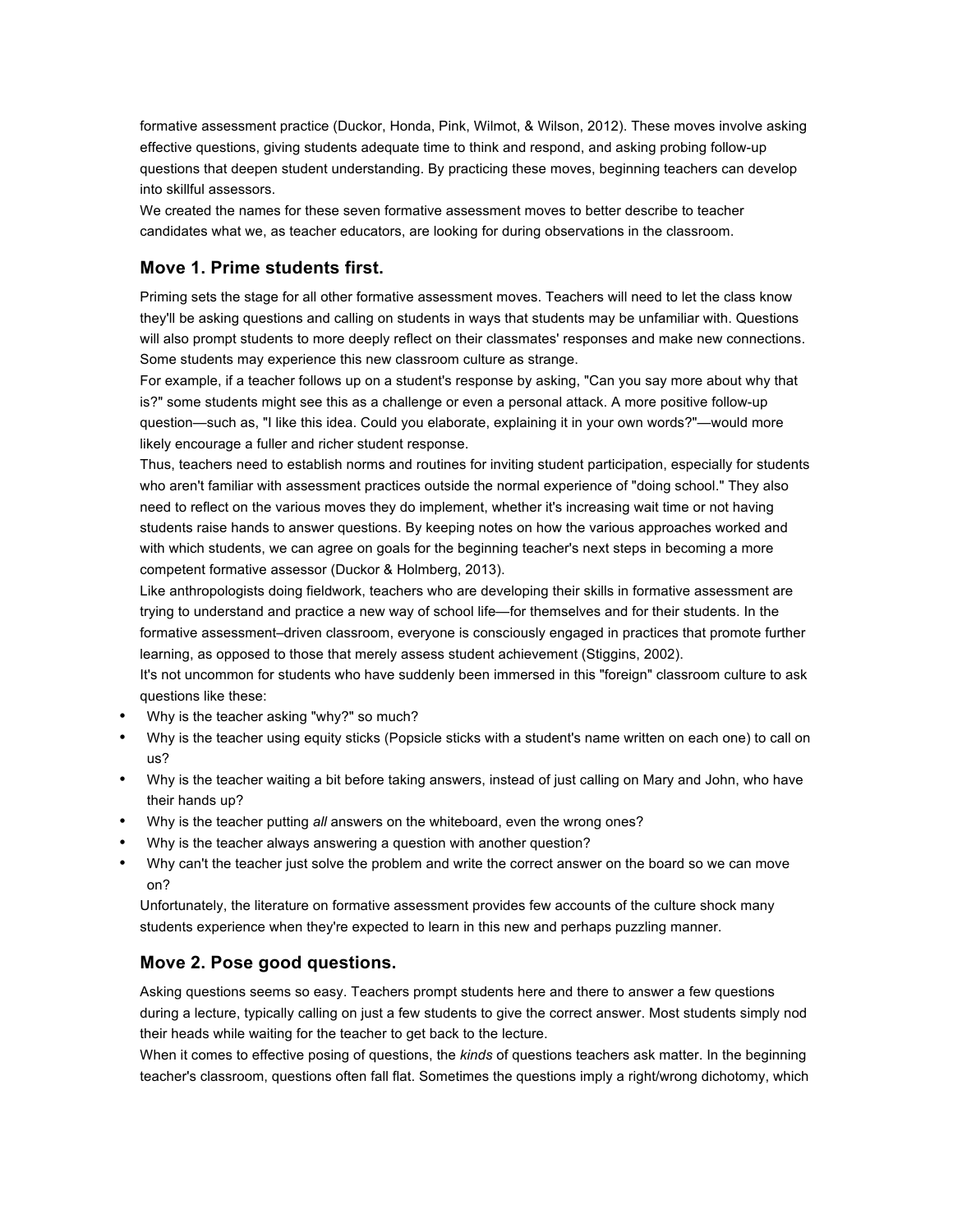fails to invite or elicit a range of student responses. For example, "Can someone give me the definition of mitosis?"

Other times, the questions are too open-ended. They tend to overshoot and intimidate students: "Why did the French Revolution occur?" "How do polynomial functions work?" "Can someone tell me what a thesis is?"

But some questions can promote thinking and learning. An effective question sizes up the context for learning, has a purpose related to the lesson and unit plan, and, ideally, is related to larger essential questions in the discipline. During a lesson on the civil rights movement (Gold & Lanzoni, 1993), a teacher at New York's Central Park East Secondary School asked students, "Should the integration of public facilities [in this scenario, a skating rink owned by whites] extend beyond the ruling on education addressed by the*Brown v. Board of Education* decision?" As the students worked to integrate primary sources into their oral arguments—and used words from those documents to make sense of such concepts as segregation, integration, and equality—they engaged in a lively give-and-take discussion. All the while, the teacher pushed back on their diverse responses, inviting deeper reflection.

Posing good questions requires that teachers *know their audience* and adapt questioning strategies to the responses of their students in real time. A well-posed question creates an opportunity to meet learners at their current level of understanding. Thus, formative assessors need to know (or at least anticipate) their students' learning progressions with complex material so they can scaffold questions at key points (pit stops and bottlenecks) in the unit.

## **Move 3. Pause during questioning.**

We all need time to process information, to "transfer files" from our short-term to our long-term memory and back again. Our processing speed varies according to the nature of the information we're asked to process and our degree of familiarity with it. That said, beginning teachers tend to feel uncomfortable with wait time between their questions and their students' responses. Moreover, they don't provide their students with enough protocols for participation, such as turn-and-talk, think-pair-share, or polling for opinions, all of which can provide the wait time needed to increase participation.

Pausing requires preparation. A stopwatch, a smartphone, or a variety of audio or video devices can help track time between a question and a response. Teachers might also try counting out the pause in their heads. The goal is to slow the process down.

One low-tech solution to slowing down the question-and-answer exchange is to set up a think-pair-share and journal entry routine after posing a question to the class. Students can briefly talk to one another, then write out their responses in their journals, and then raise their hands to show they're ready to address the teacher's question.

In a heterogeneous classroom with language learners, students with special needs, and students with different learning styles, pausing can make all the difference. Giving students extra time to clarify their thinking gets more students into the discussion and makes teachers more aware of the level of understanding of every student in the class. In the absence of such information, the formative assessor doesn't even know where to start with follow-up questioning strategies designed to further elicit student thinking.

#### **Move 4. Probe student responses.**

Too often, beginning teachers ask a question as though the answer to that question were obvious: "Does everyone understand?" "Did you copy the information yet?" "Can we move on now?" Or the teacher will ask a question that has a single right answer. As soon as one student answers the question correctly, there's no need for follow-up because "we" now have the correct answer. Compounding the difficulty, teachers may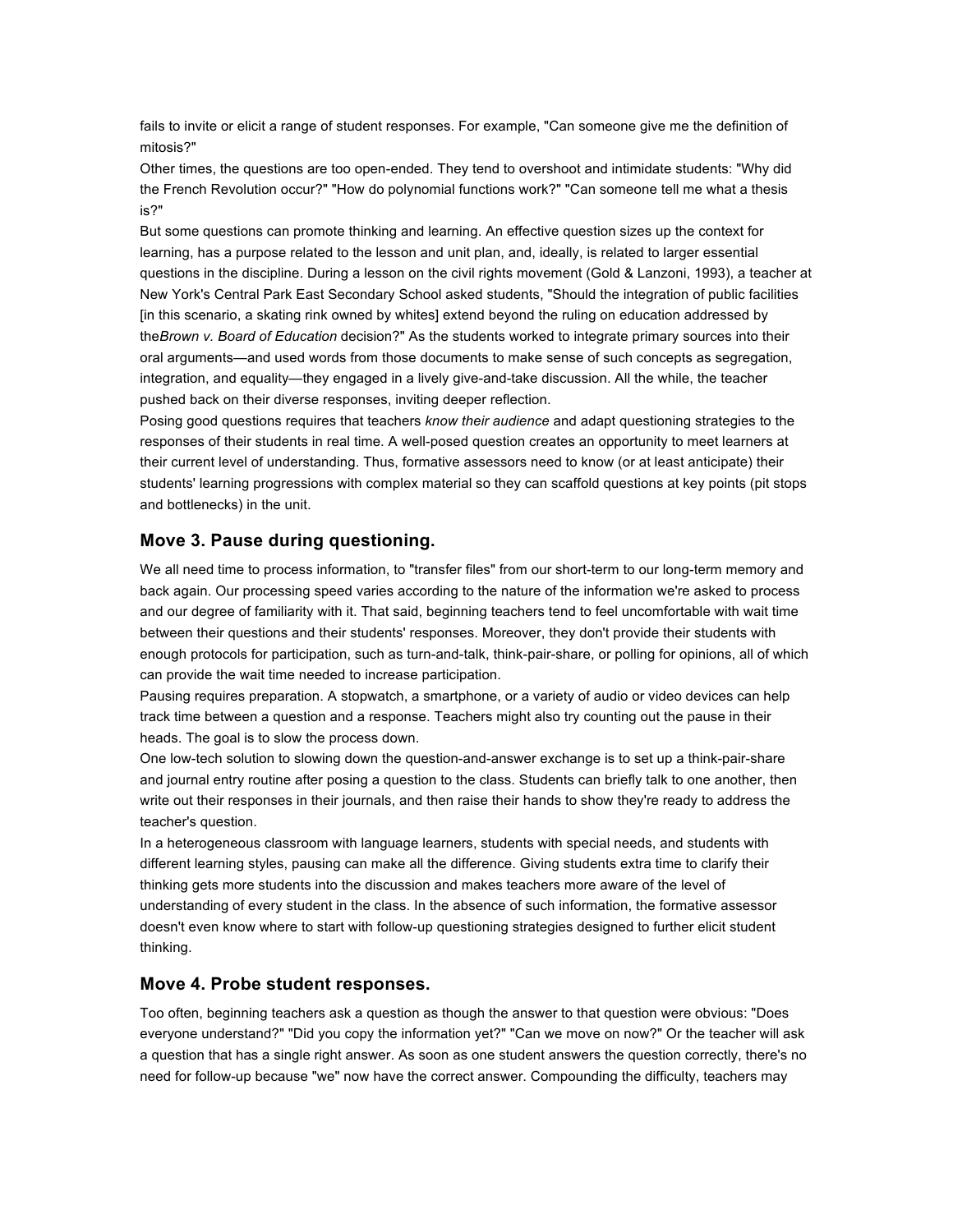pose a question, get a correct response, and then silently wonder, "OK, now what do I do?" Thus the familiar, "Uh … good job!"

Probing suggests there's always more to know. Asking the standard questions (Who? What? Where? When? How? Why?) may lead to an initial set of student responses that satisfy the requirement for getting through the lesson in time for Friday's quiz. But formative assessment is more than a march toward the known. It's a process for uncovering deeper understanding, which means having access to evidence about what students are thinking.

For example, how can a teacher know whether a student truly understands why things sink or float without first posing the question and then probing a variety of possible responses? Research on buoyancy misconceptions reveals that students typically think that big, heavy things sink and small, light things float; that hollow things float; and that sharp edges make things sink (Yin, Tomita, & Shavelson, 2008). After asking students why some things float and others sink, the teacher might ask, "So who thinks things float because they're hollow? Can you say why? Turn to your partner and ask for an example of a hollow thing that might sink."

Probing is about collecting more substantial evidence to make decisions about what to teach, reteach, or even preteach for a particular group of students. The more one learns about how real students in a particular classroom approach the material, the better one can guide them through the bottlenecks, cul-de-sacs, and eddies that will inevitably mark a student's progression toward an understanding of conceptually difficult material.

#### **Move 5. Bounce questions throughout the classroom.**

Feedback is about generating a loop. That loop can be represented by the connections or nodes of talk in the classroom. Too often, the loop is too small, occurring mostly between the teacher and a few eager students.

Beginning teachers often pounce on the first hand raised in response to a question. There seems to be an unbreakable bond between teachers who struggle to elicit the correct answer from their students and the small number of willing students who have that answer. Too often, the symbiotic relationship between these two or three students and the teacher leads to a false sense of feedback. When asked after a lesson, "So who seems to understand the objective of the lesson?" the beginning teacher typically recalls the answers that the hardworking, engaged students supplied.

Teachers can use equity sticks, index cards, or other tools to generate a "bounce" of responses across the classroom. They can even make notations on the seating chart to keep track of patterns of participation. By increasing the breadth and depth of student responses, the teacher is better able to draw meaningful conclusions about student understanding.

Without consistent procedures and visible practices related to "bouncing," or spreading questions throughout the classroom, there's little hope that the majority of the students will actually engage in thinking through a topic. We know from research on academic language and English language development that providing opportunities for students to articulate their thinking—in a variety of productive modes—is essential. This practice also makes it more likely that all students will feel included in classroom conversations (Zwiers, 2007).

## **Move 6. Use tagging to generate a wide range of responses.**

A biology teacher begins class by writing the word *cell* on the whiteboard and asking, "What is a cell?" Several students shout out their answers. The teacher says, "Not quite, but good tries"; writes the correct textbook definition on the whiteboard; and asks students to copy it into their journals. Bad move. Tagging is recognizing student contributions to questions posed by the teacher (or other students). A simple tagging routine is the word web. Experienced formative assessors put a word up in the classroom, making it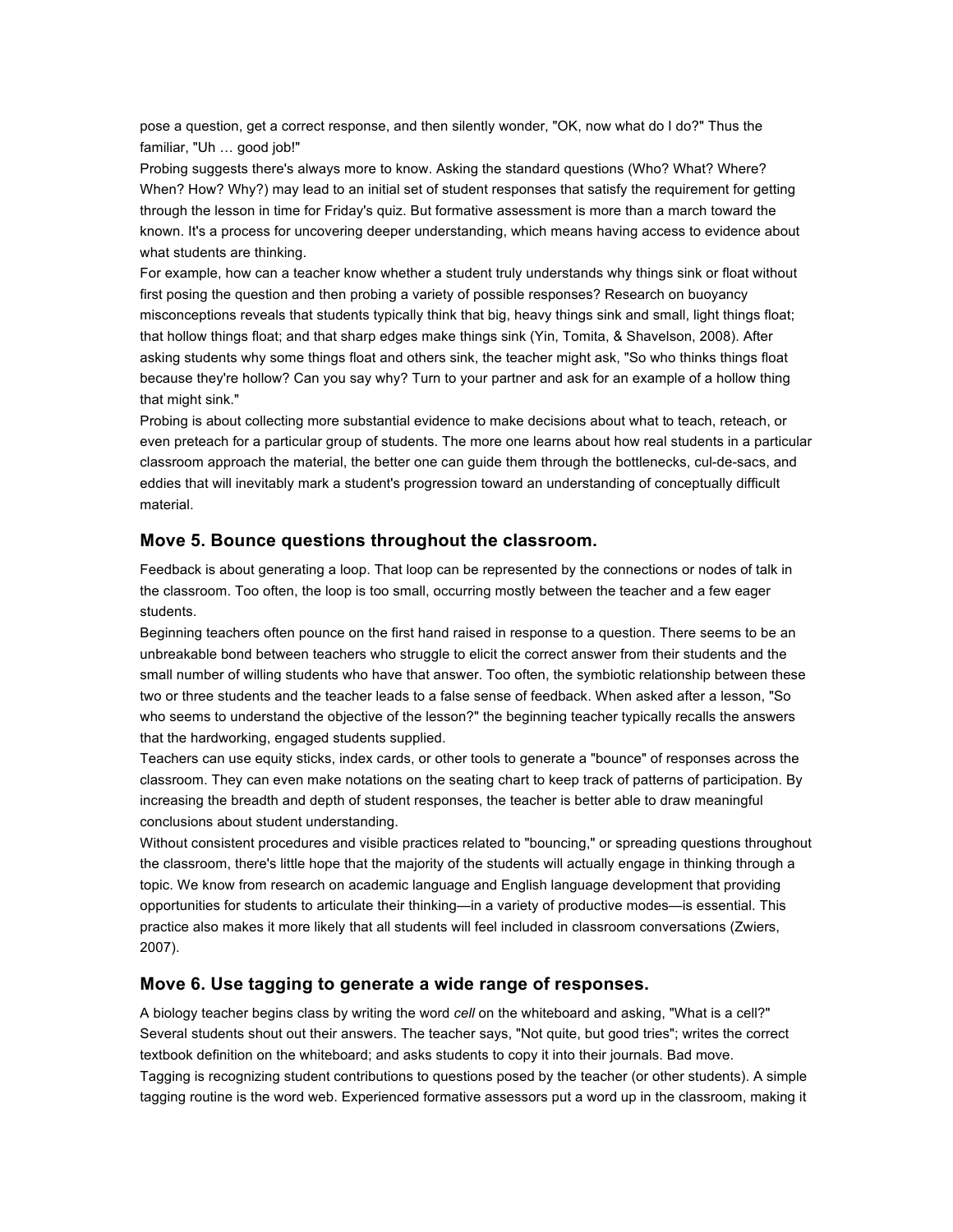visible to all students—for example, "What is the first thing that pops into your head when you see the word*ratio*?" Then they ask students to write down their thinking. The word webs that emerge from these calland-response brainstorming procedures encompass both on- and off-target responses, which all build a better picture of student thinking about the topic.

Sometimes it helps to have students turn to a peer and share a response or question orally before they write. Students might write a definition or draw a picture—whatever works to get their thinking started. The idea is to generate a wide range of responses.

Researchers point out that teachers are often uncomfortable with soliciting unorthodox or wrong answers (Black & Wiliam, 1998). Teachers may think that misconceptions could derail the discussion. Of course, misconceptions and students' prior knowledge are at the very heart of the learning process in a formative assessment–driven classroom (Shepard, 2000). If teachers don't create a space for students to express both their understandings and their misunderstandings, students who are too embarrassed to express a potentially incorrect answer will simply remain silent.

# **Move 7. Build your bins.**

We come full circle with the seventh move, binning. If posing questions is the alpha, then binning is the omega move for the skilled formative assessor. Bins are how we teachers categorize student responses. We label some bins *correct answer*, others *misconception*, others *proficient*, and so on. Educational psychologists might refer to bins as mental schema for assimilating and accommodating new experiences. When students respond to a question, the teacher can potentially categorize, sort, and "bin" it for later use. For example, beginning teachers often have difficulty hearing any responses that don't fall into their *correct answer* bin. They're often unfamiliar with student learning progressions—how students work themselves through the building blocks of a big idea. In the science curriculum that deals with why things sink or float, for example, teachers should know about common student misconceptions related to mass, volume, density, and relative density. By failing to tag responses that evoke those misconceptions, teachers reduce the power of formative assessment to uncover difficult learning steps along the way. A teacher needs to know, through practical training and rich classroom experience, where kids get stuck and why. How to build this teacher knowledge of different students' learning progressions, in relation to different topics and different levels of background knowledge, is one of the most important formative assessment challenges (Heritage, 2008).

# **Practice, Practice, Practice: On Making Good Moves**

Our challenge as teacher educators is to plant the seeds of formative assessment in our preservice teachers so those seeds take root and flourish in these teachers' careers. Of course, beginning teachers are overwhelmed by many demands—classroom management, content-knowledge preparation, grading, and staying on top of their workloads, to name a few. Beginning teachers may also feel constrained by conflicting messages about what matters to students, parents, and administrators.

However, because formative assessment has such a great effect on student outcomes, beginning teachers need to take note. By practicing these seven basic moves, all teachers can develop the requisite expertise and become more skilled formative assessors. Research shows us that formative assessment makes a difference not only for student outcomes, but also for principals and teachers looking to build stronger relationships in their schools and classrooms.

## **References**

Black, P., & Wiliam, D. (1998). Inside the black box: Raising standards through classroom assessment. *Phi Delta Kappan, 80*(2), 139–148.